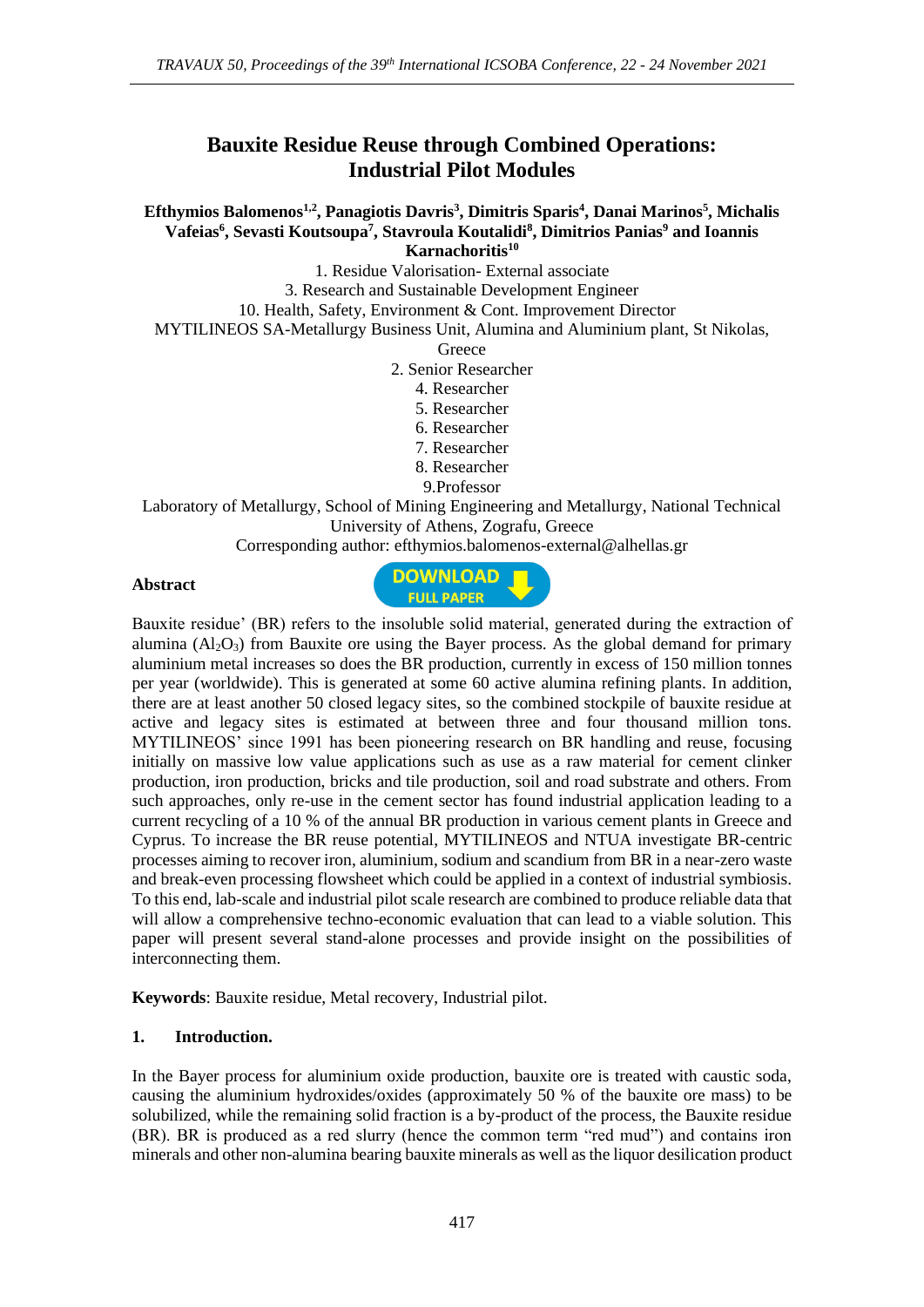(calcium and sodium alumino-silicate precipitates) from the Bayer circuit. It is estimated that for each tonne of alumina produced 0.9- 1.5 tonnes of solid residue is generated depending on the initial bauxite ore grade and alumina extraction efficiency. As the global demand for aluminium metal increases, so does the BR production. Current estimates indicate quantities in excess of 150 million tonnes per year (worldwide). This is generated at some 60 active Bayer plants. In addition, there are at least another 50 closed legacy sites. The combined stockpile of bauxite residue at active and legacy sites is estimated at between three and four thousand million tonnes.

Nowadays, many plants use high pressure filtration as a final step of slurry treatment, (the most efficient method of alkali recovery), in which the bauxite residue is pressed to remove the maximum remaining liquor and produce a compact filtercake with a moisture content of 25-30 %. The resulting filtercake, called "Filtered Bauxite Residue" (or ferroalumina), can be trucked or put on a conveyor belt, allowing for easy transport and further processing. The liquid filtrate from the filter-press, containing a small amount of caustic soda, is recycled to the washing lines, effectively re-entering the Bayer circuit [1].

The most significant difference between bauxite residue as a slurry and bauxite residue as a filtercake is the fraction of water and soda content in the final residue. The characteristics of filtered bauxite residue, (75-77 wt.% solids, 1-3 wt. % Na2O) compared to bauxite residue slurry (30-50 wt. % solids, 4-6 wt. % Na2O), drastically enhance its properties and its transportation either for disposal or for use (e.g., in cement industry or iron industry).

The large volume of waste produced during the Bayer process has been of concern to alumina producers since the early days of its adoption. In cases where land availability is becoming limited, the ever-growing demand for BR disposal space ultimately threatens the longevity of established alumina refineries. Stopping BR disposal or gradually reclaiming the legacy BR disposal sites is vital both for the industry and the society.

# **2. BR Re-Use potential.**

The list of areas where bauxite residue could be used covers almost all areas of inorganic material science with particular focus on the recovery of elements present in the bauxite residue. Even Bayer himself in his 1892 patent describing the Bayer Process proposed the potential for iron recovery. Seeking effective solutions has attracted many researchers from industry, universities, institutes, and entrepreneurs to develop applications including construction of cement, bricks, roads etc., soil remediation as well as base metals and CRM metallurgical extraction.

In Europe, alumina refineries operate in Bosnia Herzegovina, France, Hungary, Germany, Greece, Ireland (AAL), Romania (ALUM), Spain and Ukraine, while significant BR deposits from refineries that have stopped their operations (legacy sites) exist in Italy, France (RT), Germany, Hungary and other countries. The current BR production level in the EU is 6.8 Mtpa (million tonnes per year); while the cumulative stockpiled level is a staggering >250 million tonnes (dry matter).

When seen as a potential mineral resource for reuse [2], the annual EU BR production, amounts to:

• With an average iron oxide content of 40 wt. %, it can be considered as an equivalent of 3.4 million tonnes of iron ore available in Europe. This would result in a 4 % decrease in iron ore imports and a 18 % increase in European iron ore production.